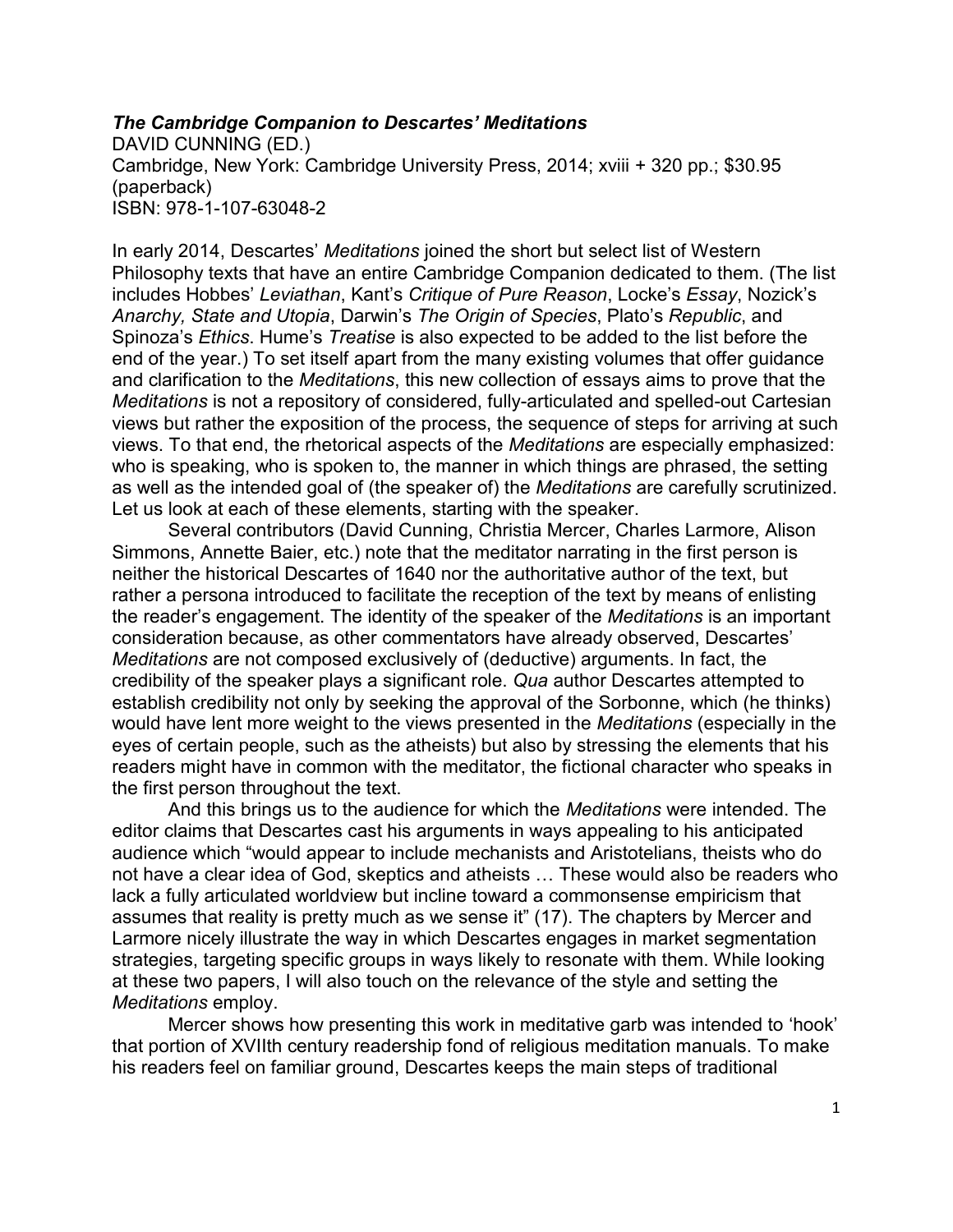meditative exercises. Take the example of Descartes" evil demon. This would have struck a chord with a XVIIth century audience since the references to demons, including thought-controlling ones, was widespread at the time. "For some readers, this possibility must have sent chills up their spine" (35). However, Descartes also transforms traditional meditation to suit his own needs. He substitutes an epistemic goal for the traditional goal of meditative exercises, *viz*. finding God within ourselves. Still other elements are discarded completely (e.g., the need for divine assistance for the meditator to reach her goal). The result, claims Mercer, is something both old and revolutionary.

A similar strategy is used in *Meditation I,* according to Larmore. The skeptical arguments used here will likely have aroused fellow feelings in those coming to Descartes' text with their own skeptical leanings (but, Larmore warns, they are in for a surprise!) and initial interest followed by stiff opposition on the part of commonsense empiricists (i.e., most of the readers of the *Meditations*). According to Larmore, most of *Meditation I* consists of a dialogue between precisely these two opposing voices *within* the meditating 'I': an empiricist (who could be the regular person and/or the Aristotelian) and a skeptic. Larmore argues that the subtlety of Descartes' approach consists in using "internal demolition," i.e., undermining long-held beliefs from within by making the empiricist realize that her own commitments lead to inconsistencies and therefore must be abandoned. This does not, however, mean that the skeptic has prevailed: the same internal demolition strategy spells the undoing of the skeptic and results in the emergence of the *cogito*. The *cogito* is the beginning of a journey that will end in *Meditation VI* with the meditator's coming to speak in Descartes' own voice (53). Furthermore, where the *Meditations* "end" is connected with the goal the *Meditations* were planned to have.

The goal of Descartes' meditating 'I' is to achieve certainty: Descartes' own goal, as author, is to give his meditator (and by extension his readers) the tools to get there. That is why, to properly understand the text, it is important to distinguish between merely provisional views advanced by the meditator (the tools) and definitive Cartesian theses (the hoped-for and sought-after fruits of the meditative labour). An interesting and noteworthy case is that of "God" who plays both the role of tool and that of definitive Cartesian thesis. For Baier and Cunning, despite the fact that the same name is used, the notion the name covers has been radically changed between the beginning and the completion of the meditating process. According to these philosophers, Descartes" considered view of God shares much with Spinoza"s. Not widely shared by Descartes scholars, this claim warrants further consideration.

Baier contends that the meditator starts out with a traditional, catholic concept of God (an omni-God). However, starting with *Meditation IV*, she encounters clues which eventually will amount to a non-traditional, quite unorthodox view of God. In *Meditation IV*, both a parallel and a contrast are drawn between herself as a finite being endowed with intellect, will, imagination and memory and a perfect, infinite God who also possesses *all* of these faculties. Baier argues that since imagination and memory require some sort of body and since the body underwriting divine imagination and memory cannot be a limited, particular body, only extension itself (indivisible and indefinitely large) is not unworthy of God"s perfection. Moreover, *Meditation VI* explicitly